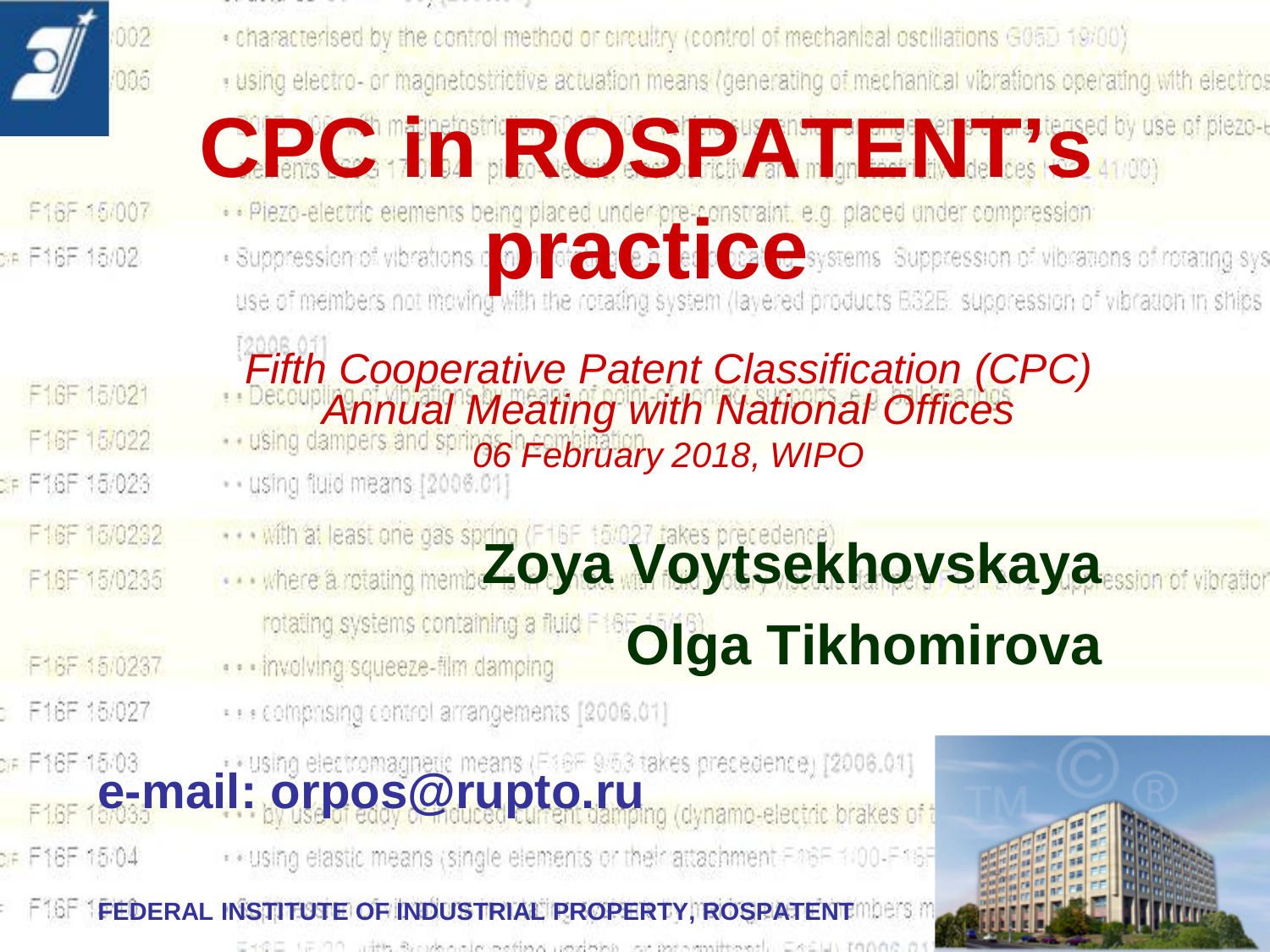- - . characterised by the control method or circultry (control of mechanical oscillations G05D 19/00)
- **FOR A PC practice and Centre Constitutions operating with electrons on the property of the section of prezent** elements B60G 17/01941 plezo-electric, electrostrict · · Piezo-electric elements being placed under pre-con F16F 15/007  $\bullet$  F16F 15  $\bullet$  ince  $2016$  our non-mixing e.g. seep of examiners classify all **F16F15/CUrrent** outpiling of vibrations by m**patent** conta **F16F16/COCUMPENts** and springs in combination
- 
- with at least one cas spring (F16F 15/027 takes p) F16F 15/0232
	- where a rotating member is in contact with fluid (ro F16F15/0235
- Inventions containing a fluid Fig. Utility F16F 15/0237 **...** comprising control arrangements **models** F16F 15/027



- DE F16F 15 We use all technical fields precedence, [2008.01] F16F15 **for classifying under CPC** (dynamo-electric brakes of the eddy-current type H02K 49/04)<br>br F16F15/04 **Classic** means (single elements or their attachment F08F100-F16F13.00) [2006.01]
- · Suppression of vibrations in rotating systems by making use of members moving with the system (by balancing F16F 15/10 CHEC LEOD JIM REVARIANO CONTACTO CONTACTO CONTACTO CAELLING COL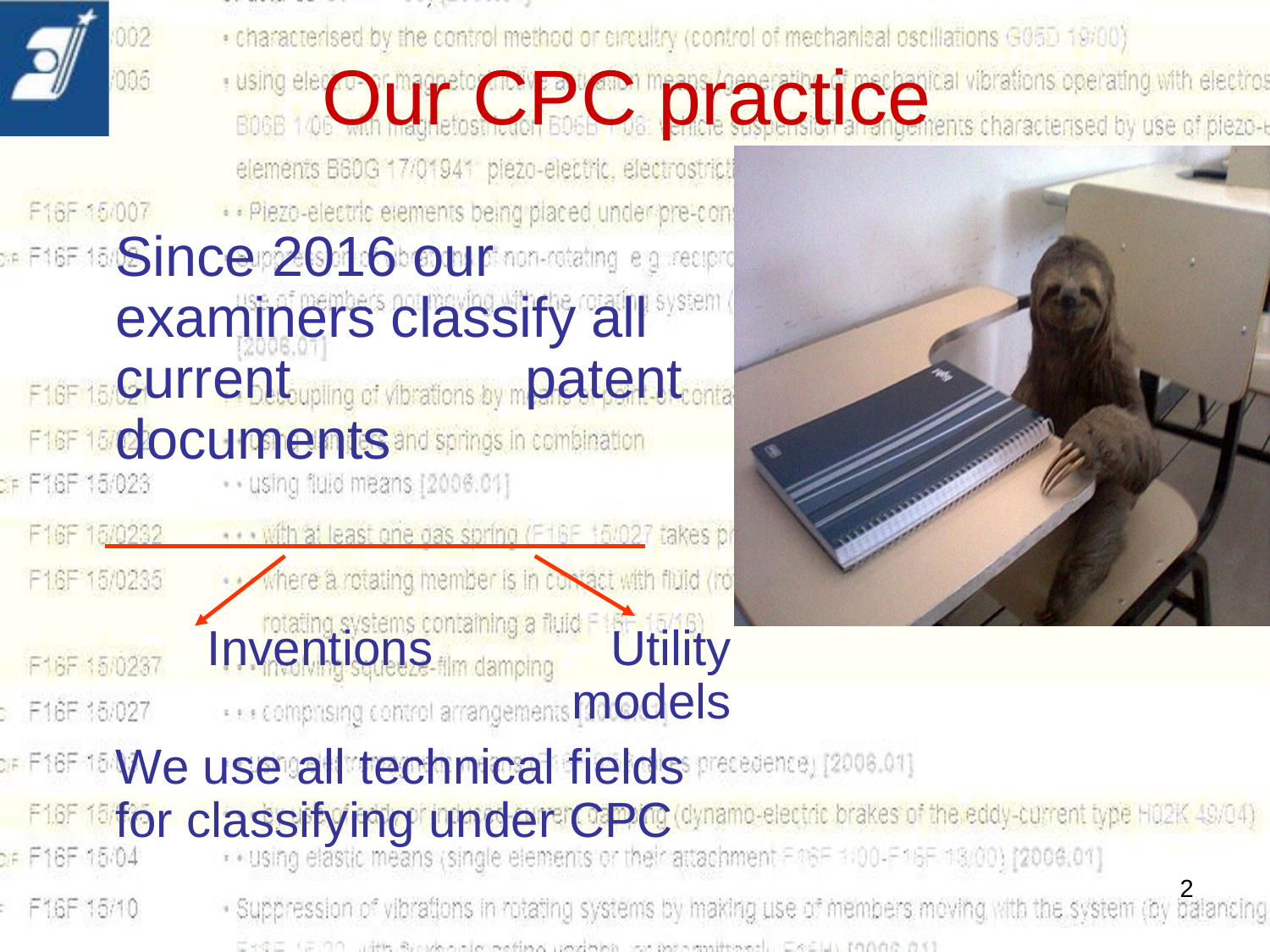

F16F 15/0237

F16F 15/027

Die F16F 15/03

F16F 15/035

DF F16F 15/04

F16F 15/10

- - . characterised by the control method or circultry (control of mechanical oscillations G05D 19/00)
	- Fusing electro- or magnetostrictive actuation means (generating of mechanical vibrations operating with electron<br>BDGB 1.06 (d) La Ffos Crip DCC vibratic precision of CBC pents characterised by use of plezoharacterised by use of plezo-i

· · Piezo-electric elements being placed under pre-constraint, e.g. placed under compression

#### • RU office publishes applications with CPC symbols which have decision of grant.

# F16F380 In the future we plan to publish all hes **applications with CPC symbols including**

F16F 15/0233 **fused applications.**<br>F16F 15/0233 **fused and any member is in contact with fluid (rotary viscous dampers F16F 9/12 suppression of vibration** 

- rotating systems containing a fluid F16F 15/16)
- . . . involving squeeze-film damping
- · · · comprising control arrangements [2006.01]
- . vusing electromagnetic means (F16F 9/63 takes precedence) [2006.01]
- ... by use of eddy or induced-current damping (dynamo-electric brakes of the eddy-current type H02K 49/04)
- . vusing elastic means (single elements or their attachment FABE 1/00-F18F 18/00) [2006.01]
- · Suppression of vibrations in rotating systems by making use of members moving with the system (by balancing 同社会国 (同2010 - 2016年 Banade Alexandre Alexandre Second Alexandre Alexandre Carl Library 1000 - 0000 -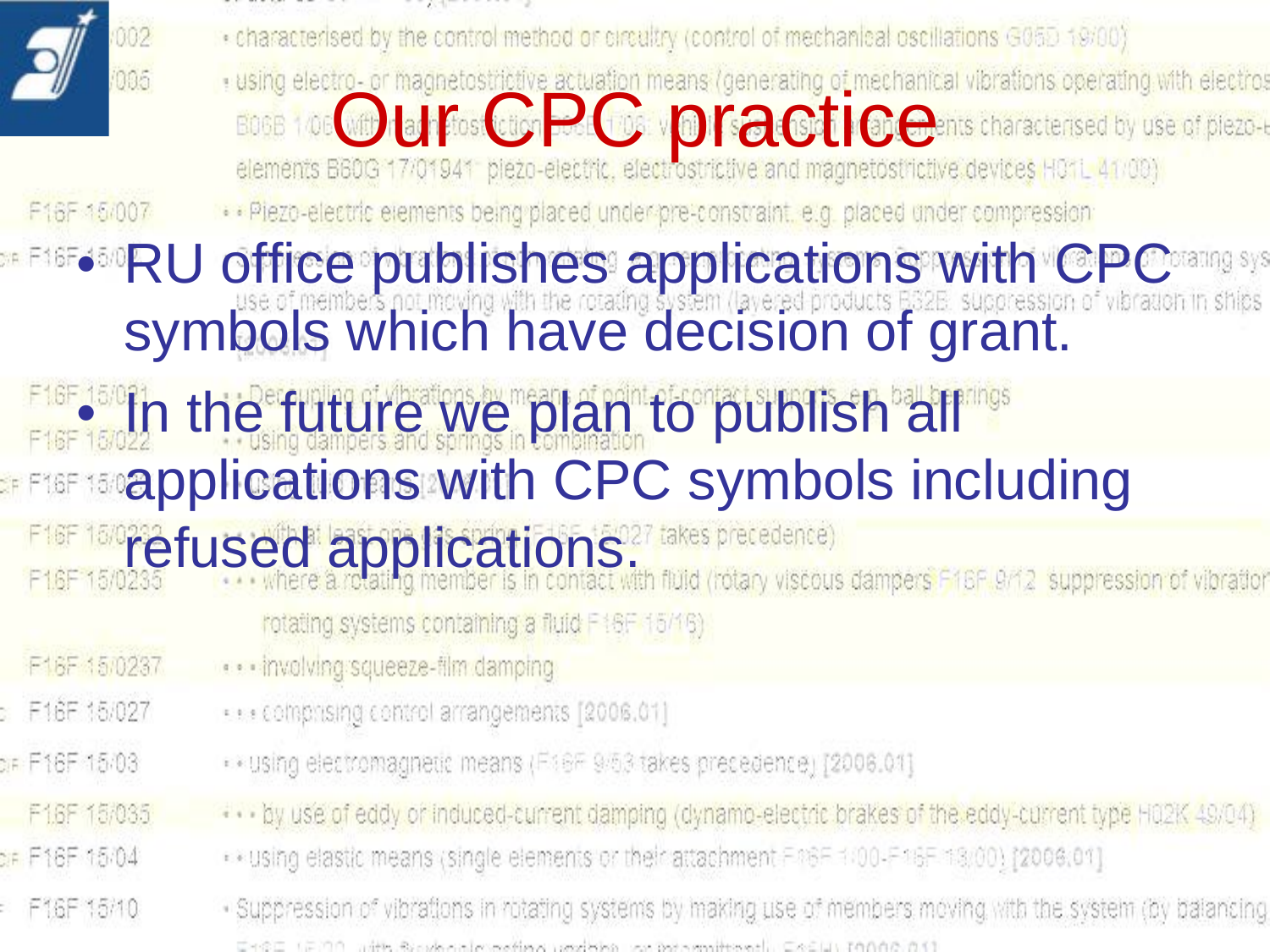|               | 002 | . characterised by the control method or circuitry (control of mechanical oscillations G05D 19/00)                                                                                                                               |
|---------------|-----|----------------------------------------------------------------------------------------------------------------------------------------------------------------------------------------------------------------------------------|
|               | 005 |                                                                                                                                                                                                                                  |
|               |     |                                                                                                                                                                                                                                  |
|               |     | using electro- or magnetostrictive actuation means (generating of mechanical vibrations operating with electros<br>Before to the store in Bing of the Contract of the Contract of the Contract of the store of plezo-the devices |
|               |     |                                                                                                                                                                                                                                  |
|               |     |                                                                                                                                                                                                                                  |
|               |     | <b>F16F150<sup>1</sup>n 2014-2015 EPO gave trainings for our</b>                                                                                                                                                                 |
|               |     | [2006.01]                                                                                                                                                                                                                        |
|               |     |                                                                                                                                                                                                                                  |
|               |     | F16F 15/021 Decoupling of vibrations by means of point-of-contact supports, e.g. ball I                                                                                                                                          |
|               |     |                                                                                                                                                                                                                                  |
|               |     | <b>EFFIRE IS Scheme and components</b>                                                                                                                                                                                           |
|               |     |                                                                                                                                                                                                                                  |
|               |     | F16F 15/0232<br>F16F 15/0235Specific aspects of CPC use in different                                                                                                                                                             |
|               |     | fields of technology                                                                                                                                                                                                             |
|               |     |                                                                                                                                                                                                                                  |
|               |     | <b>FILE 15/0237</b> CPC Classification principles and                                                                                                                                                                            |
|               |     | <b>DE F16F 150Classification strategies received [2006.01]</b>                                                                                                                                                                   |
|               |     |                                                                                                                                                                                                                                  |
| F16F 15/035   |     | by use of eddy or induced-current damping (dynamo-electric brakes of the eddy-current type H02K 49/04)                                                                                                                           |
| DE F16F 15/04 |     | . > using elastic means (single elements or their attachment FP8F 1/00-F18F 18/00) [2006.01]                                                                                                                                     |
| F16F15/10     |     | · Suppression of vibrations in rotating systems by making use of members moving with the system (by balancing                                                                                                                    |
|               |     |                                                                                                                                                                                                                                  |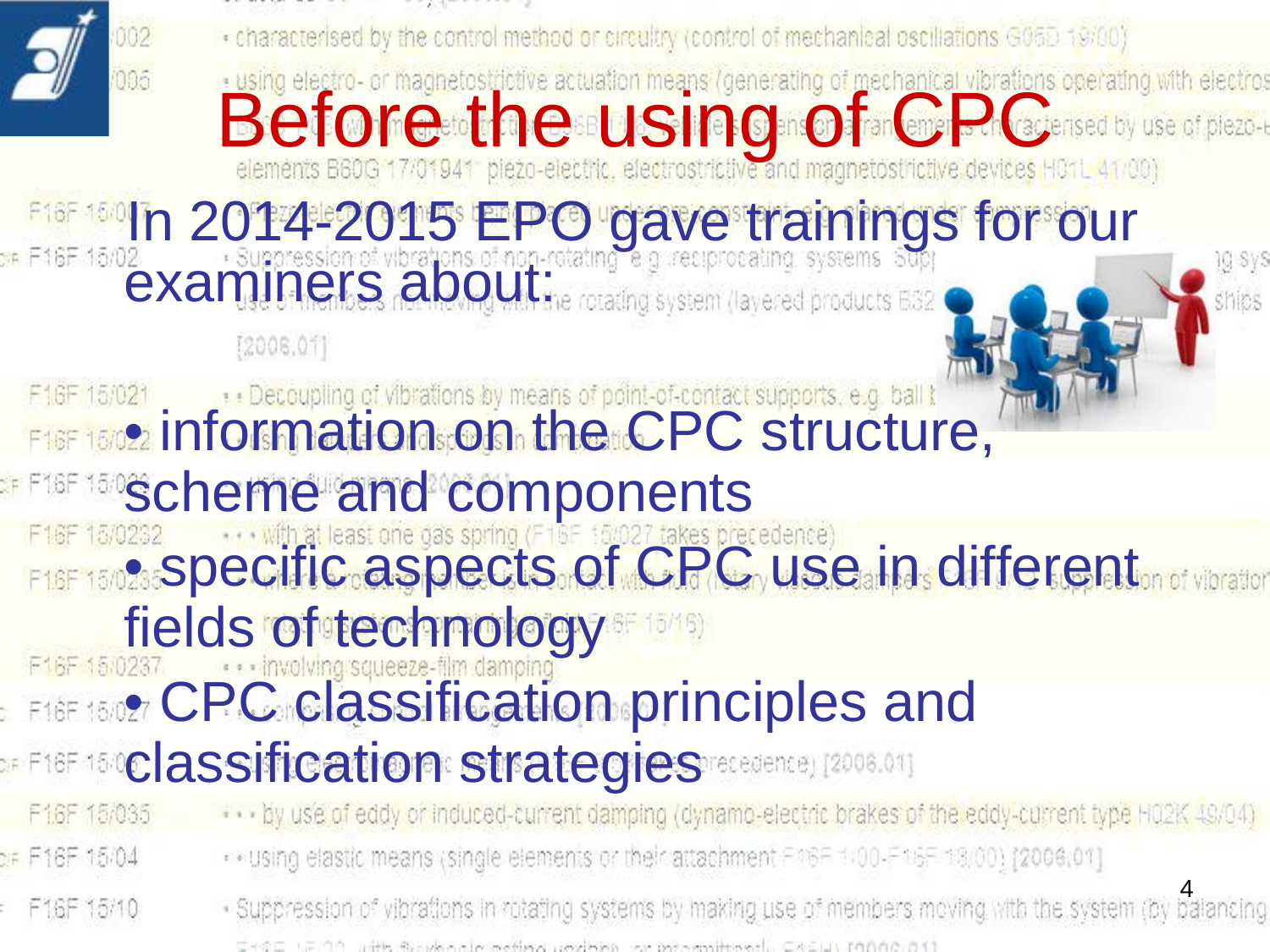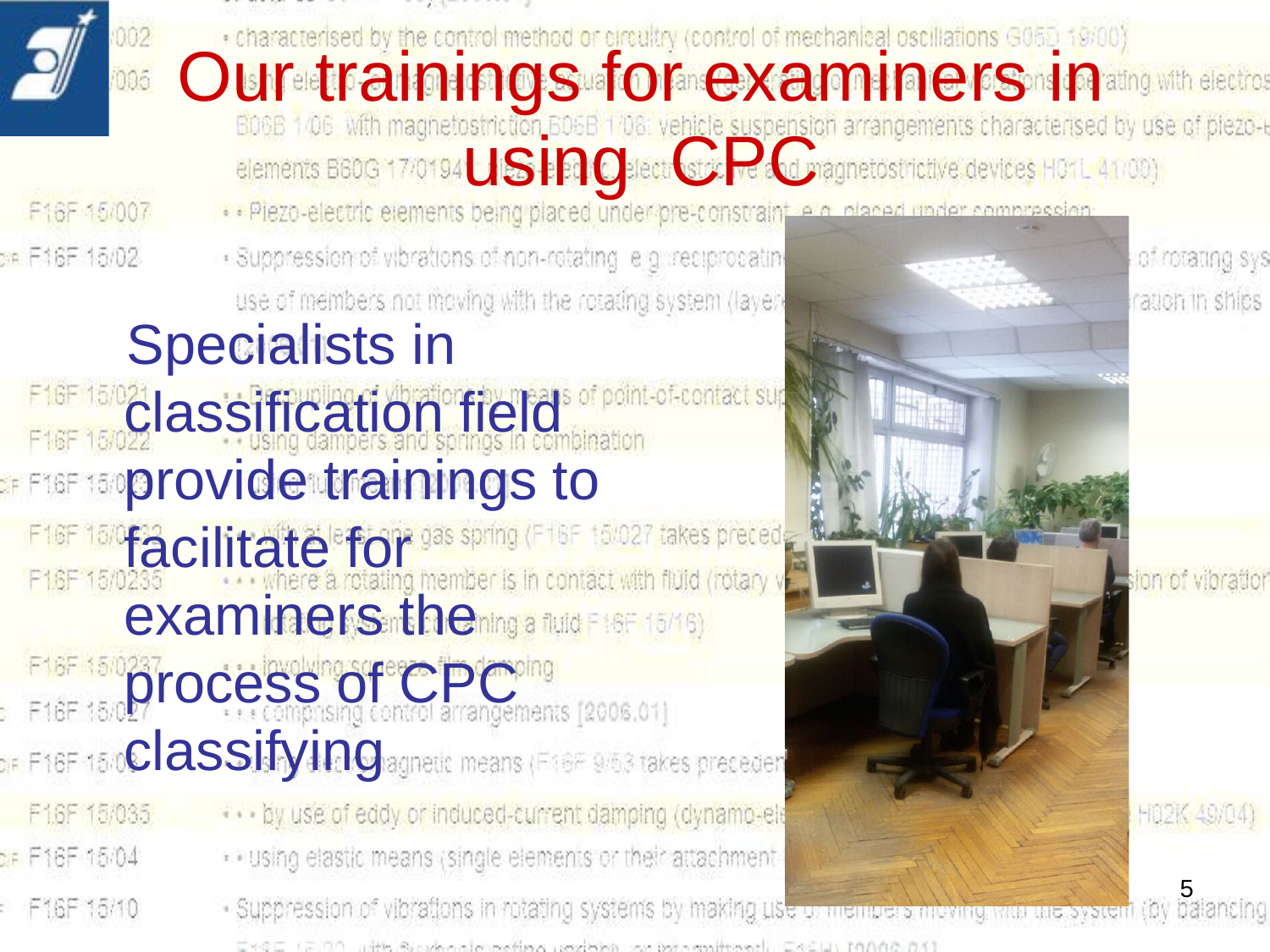

F16F 15/0237

F16F 15/027

Die F16F 15/03

F16F 15/035

DF F16F 15/04

F16F 15/10

- . characterised by the control method or circuitry (control of mechanical oscillations G05D 19/00)
- The Section of magnetostrictive actuation means (generating of mechanical vibrations operating with electron<br>elements B60G 17/01941 plezo-electric, electrostrictive and magnetostrictive devices H01L 41/00)

· Plezo-electric elements being placed under pre-constraint, e.g. placed under compression

• We give CPC trainings by two steps:

### • Step 1 - we give general information

F16F15/021 **bout** Percepcibrations by means or point-<br>F16F15/022 **bout** using dampers and springs in combination ations by means of point-of-contact supports, e.g. ball bearings

## **• Step 2 – we give practice exercises for**

F16F 15/0232 <sup>1</sup> with at least one gas spring (11) the case precedence)<br>F16F 15/0**S D e cific technical fields** (rotary viscous dampers F16F 9/12 suppression of vibration

rotating systems containing a fluid F16F 15/16).

- . . . involving squeeze-film damping
- · · · comprising control arrangements [2006.01]
- . » using electromagnetic means (F16F 9/53 takes precedence) [2006.01]
- ... by use of eddy or induced-current damping (dynamo-electric brakes of the eddy-current type H02K 49/04).
- . vusing elastic means (single elements or their attachment FRBF 1/00-F18F 18/00) [2006.01]
- · Suppression of vibrations in rotating systems by making use of members moving with the system (by balancing にその正 (このり、元代: Roose Aready worldware and Beau and Solomonic Social Co-Class Infinite の 11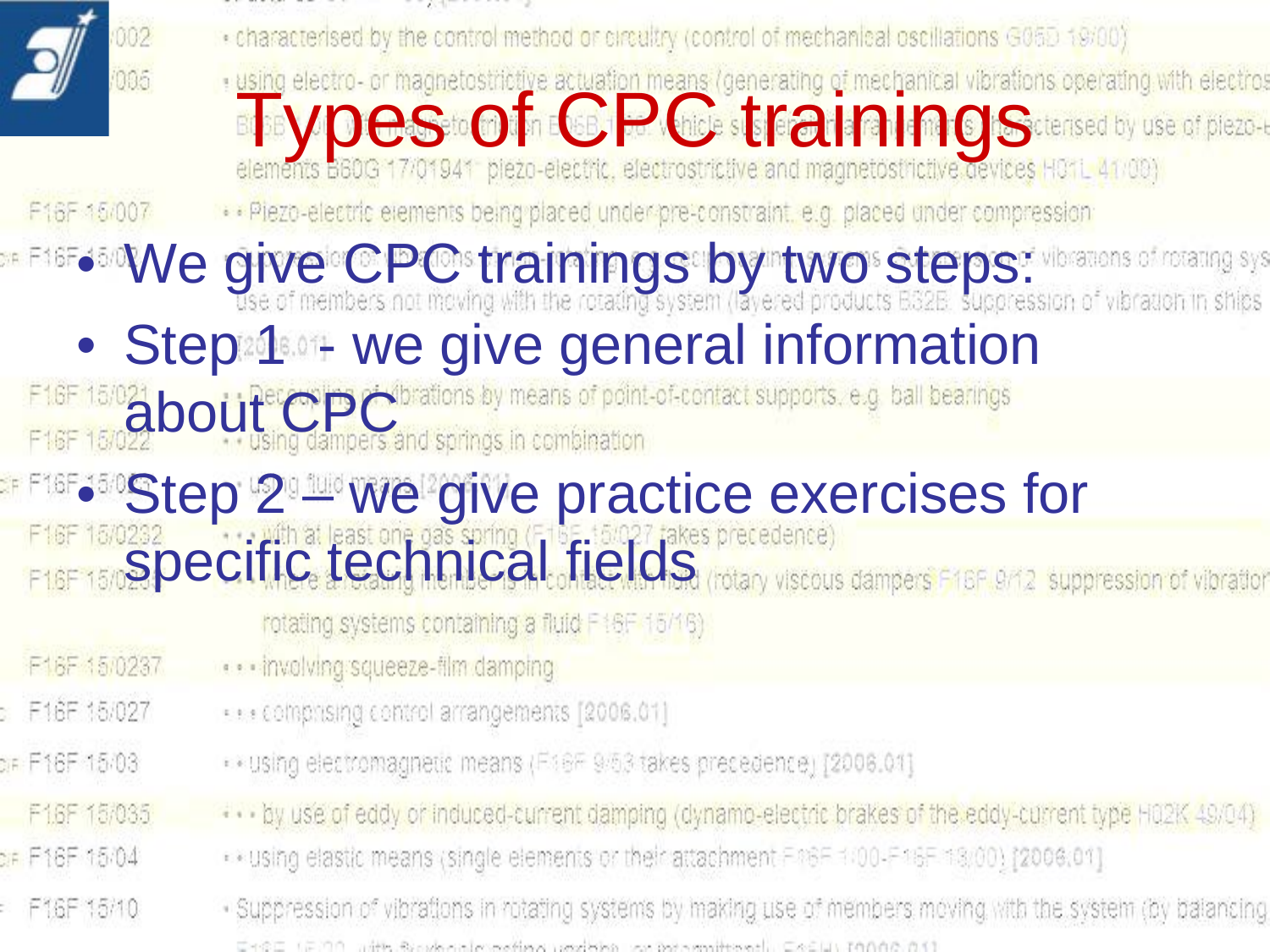

F16F 15/007 OF F16F 15/02

. characterised by the control method or circuitry (control of mechanical oscillations G05D 19/00)

Filippe dectro- or magnetostrictive actuation means (generating of mechanical vibrations



# provides control of entered CPC symbols

according to actual CPC version of vibrations of rotating systems of the actual CPC version of vibration in ships

|  |     | Дата подачи заявки<br>18.01.2017                                                                          |  | Дата национальной фазы                                                                    |                          |                                                        |                                   | Дата начала действия патента |                 |                                                                                             |           |      |
|--|-----|-----------------------------------------------------------------------------------------------------------|--|-------------------------------------------------------------------------------------------|--------------------------|--------------------------------------------------------|-----------------------------------|------------------------------|-----------------|---------------------------------------------------------------------------------------------|-----------|------|
|  |     |                                                                                                           |  | Пункты / независимые пункты<br>Пункты: 2 Объекты: 1 Перечень объектов:                    |                          | $\mathbf{1}$                                           |                                   |                              |                 |                                                                                             |           |      |
|  |     | Индекс МПК(МКПО)                                                                                          |  | <u> 1940 - Party de Para de la colona de la contece de la colona de la colona de la c</u> |                          | Корректировать                                         |                                   |                              |                 |                                                                                             |           |      |
|  |     | Индекс СРС                                                                                                |  |                                                                                           |                          | Корректировать                                         |                                   |                              |                 |                                                                                             |           |      |
|  |     |                                                                                                           |  |                                                                                           |                          | <b>C Классифицирование - Windows Internet Explorer</b> |                                   |                              |                 | $\Box$ o $\times$                                                                           |           |      |
|  | 157 | Приорит<br>$(22)$ $\prod$                                                                                 |  |                                                                                           |                          |                                                        | Классифицирование по индексам СРС | Сохранить изменения          |                 | Закрыть                                                                                     |           |      |
|  |     | $(56)$ $MC1$<br>Патентн                                                                                   |  | Найти по словарю                                                                          |                          |                                                        |                                   |                              |                 |                                                                                             |           | atio |
|  |     | Названи<br>ВИБРОИ:<br>Адрес д<br>141191,<br>Авторы<br>Кочетов<br>Заявите<br>Кочетов<br>Патенто<br>Кочетов |  | Сбросить<br>Раздел<br>$F_2$                                                               | <u>Класс</u><br> 16      | Подкласс<br>$F \nightharpoonup$                        | Основная<br>группа<br>17          | Подгруппа<br>124             | $ I -$<br>$B -$ | Значение<br>классификации<br>Первоначальн<br>реклассифи<br>данные<br>Источник<br>классифика |           |      |
|  |     | Адрес о<br>$p25 - 1$                                                                                      |  |                                                                                           |                          |                                                        |                                   | Условный номер группы C-Set  |                 | данных<br>$H$ $\sim$                                                                        |           |      |
|  |     |                                                                                                           |  |                                                                                           | Добавить/изменить индекс |                                                        | Поставить ранее                   |                              | Поставить позже |                                                                                             |           |      |
|  |     |                                                                                                           |  | F16F 7/121 (2006.01)I                                                                     |                          | Основной и последующие индексы СРС                     |                                   |                              |                 |                                                                                             | Время ком |      |
|  |     |                                                                                                           |  |                                                                                           |                          |                                                        |                                   |                              |                 |                                                                                             |           |      |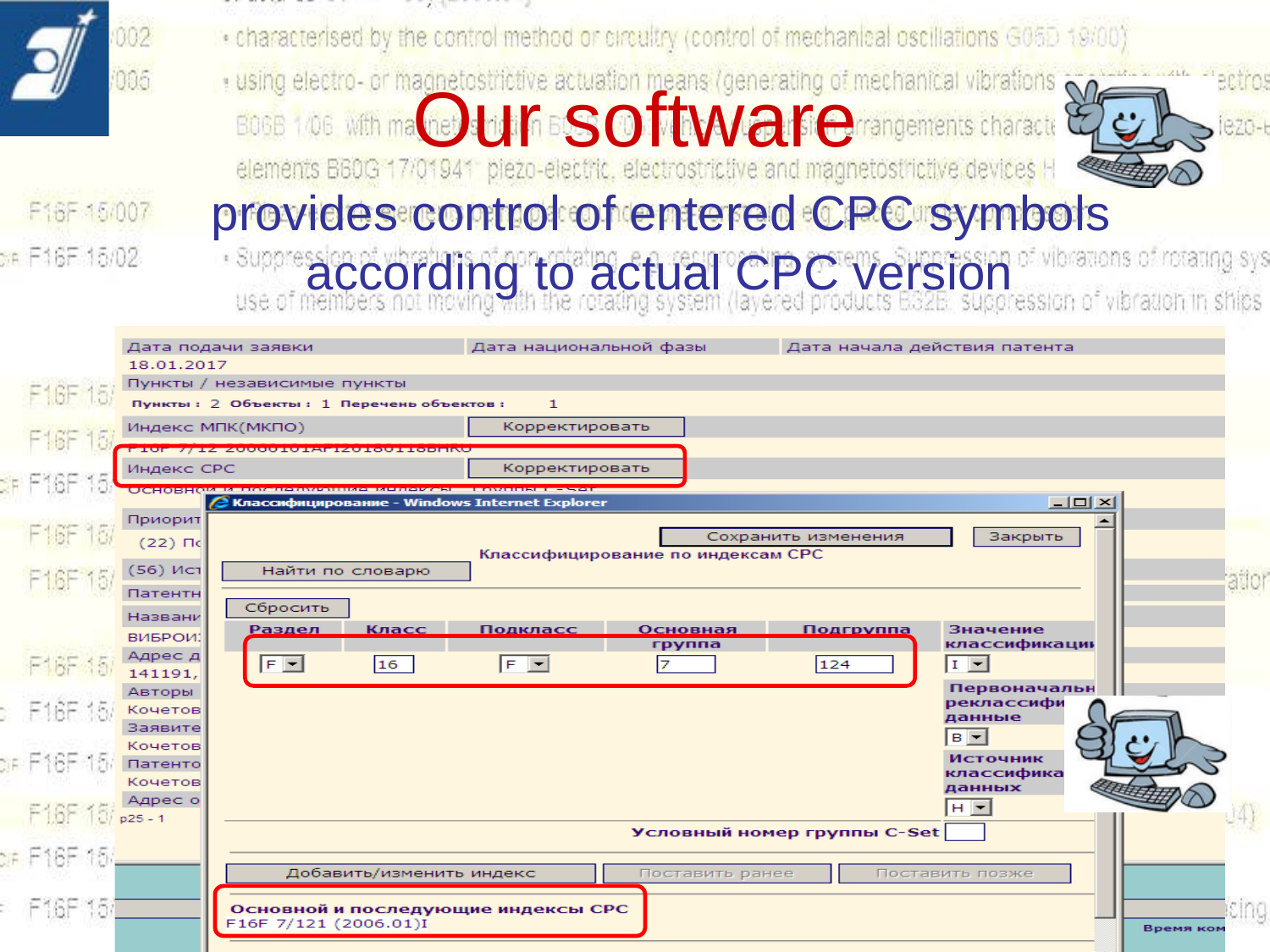|    | 002                                                                                       | . characterised by the control method or circuitry (control of mechanical oscillations G05D 19/00)                                                                                                                                                                |           |
|----|-------------------------------------------------------------------------------------------|-------------------------------------------------------------------------------------------------------------------------------------------------------------------------------------------------------------------------------------------------------------------|-----------|
|    | 005                                                                                       |                                                                                                                                                                                                                                                                   |           |
|    |                                                                                           | <b>EDGE 106 With magic July software</b>                                                                                                                                                                                                                          |           |
|    |                                                                                           |                                                                                                                                                                                                                                                                   |           |
|    |                                                                                           | elements B60G 17/01941 piezo-electric, electrostrictive and magnetostrictive de                                                                                                                                                                                   |           |
|    | F16F 15/007                                                                               | <b><i><b>CPC</b>isintegrated into our intranet search</i></b>                                                                                                                                                                                                     |           |
|    | se F16F 15/02                                                                             |                                                                                                                                                                                                                                                                   |           |
|    |                                                                                           | uppression of vibrations of <b>patent system PatSearch</b> sion of vibrations of                                                                                                                                                                                  |           |
|    | Правка<br>Вид<br>Поисковая сессия<br>⊅айл                                                 | Поисковый запрос<br>Классификаторы Ремультаты поиска<br>Документ<br>Рабочая тетрадь<br>Справка                                                                                                                                                                    |           |
|    | Поисковые массивы<br>оисковые поля                                                        | 201710<br>$\mathbb{R}$ $=$ $ <$ $ >$ $ ($ $ )$ $ $ $ $ and $ $ or $ $ not $ $ within $ $ adj between $ $<br>очистить                                                                                                                                              |           |
|    | Минимум РСТ<br>⊵<br>Россия и страны СНГ<br>Патентные документы СНГ                        | ALL TEXT = ( основание крышка демпфер гильза штифт винтовая пружина цилиндрич* плотность сетчат* проволока ст<br>комбинирован* каркас эластомер полиуретан коаксиальн* ) IC = (F16F)                                                                              |           |
|    | ☑<br>Россия с 1994 года<br>Россия до 1994 года<br>■ Неопубл. заявки России<br><b>DWPI</b> |                                                                                                                                                                                                                                                                   |           |
|    | Персональная картотека                                                                    |                                                                                                                                                                                                                                                                   |           |
|    |                                                                                           |                                                                                                                                                                                                                                                                   |           |
|    |                                                                                           | Поиск<br>Сохранить<br>Перевести<br>Esp@cenet<br>Расширить термины<br>E-Library<br>Уточнить термины                                                                                                                                                                | Scopi     |
|    |                                                                                           | СРС - Редакция 20170801 - Windows Internet Explorer предоставлен: Роспатент - [InPrivate]                                                                                                                                                                         |           |
|    | Выполнить поиск в<br>Просмотр СРС<br><b>CPC</b>                                           |                                                                                                                                                                                                                                                                   |           |
|    | Классификационный индекс<br>Выбрать                                                       | Классификационный индекс: F16F7/121 (1904 вхождение(я))<br><b>2</b> Новый запрос<br>EN PYC<br>₩ Добавить к запросу<br>$\mathbf G$ Hasa $\mathbf a$                                                                                                                |           |
|    | $\hat{\phantom{a}}$<br>F16F0007/00<br>由 F16F0007/003                                      | Заголовок<br>{the members having a cellular, e.g. honeycomb, structure} [2013-01-01]                                                                                                                                                                              |           |
|    | <b>E16F0007/01</b><br>F16F0007/02                                                         | Сводный заголовок подгруппы<br>Vibration-dampers; Shock-absorbers (using fluid <u>F16F5/00, F16F9/00</u> ; specific for rotary systems <u>F16F15/10</u> {; belt tensioners <u>F16H7/12}</u> )                                                                     |           |
|    | F16F0007/08<br>由 F16F0007/10                                                              | using plastic deformation of members { (F16F9/30 takes precedence; yieldable means for mounting bumpers on vehicles B60R19/26; yieldable or.<br>collapsible steering columns B62D1/192)}<br>{the members having a cellular, e.g. honeycomb, structure}            |           |
| 6F | 白 F16F0007/12<br>白 <b>F16F0007/121</b><br>F16F0007/122                                    |                                                                                                                                                                                                                                                                   |           |
|    | F16F0007/123<br>F16F0007/124                                                              |                                                                                                                                                                                                                                                                   | 04)       |
|    | 由 F16F0007/125<br>F16F0007/127                                                            |                                                                                                                                                                                                                                                                   |           |
|    | F16F0007/128                                                                              | in the control of the province of the control of the control of the control of the control of the control of the control of the control of the control of the control of the control of the control of the control of the cont<br><b><i>TANKELAMMANN</i></b><br>8 |           |
|    |                                                                                           | · Suppression of vibrations in rotating systems by making use of members moving with the s                                                                                                                                                                        | balancing |
|    |                                                                                           | EngE (同词) (idite Resolucional modificational conformational) EACはいれれれたのか?                                                                                                                                                                                         |           |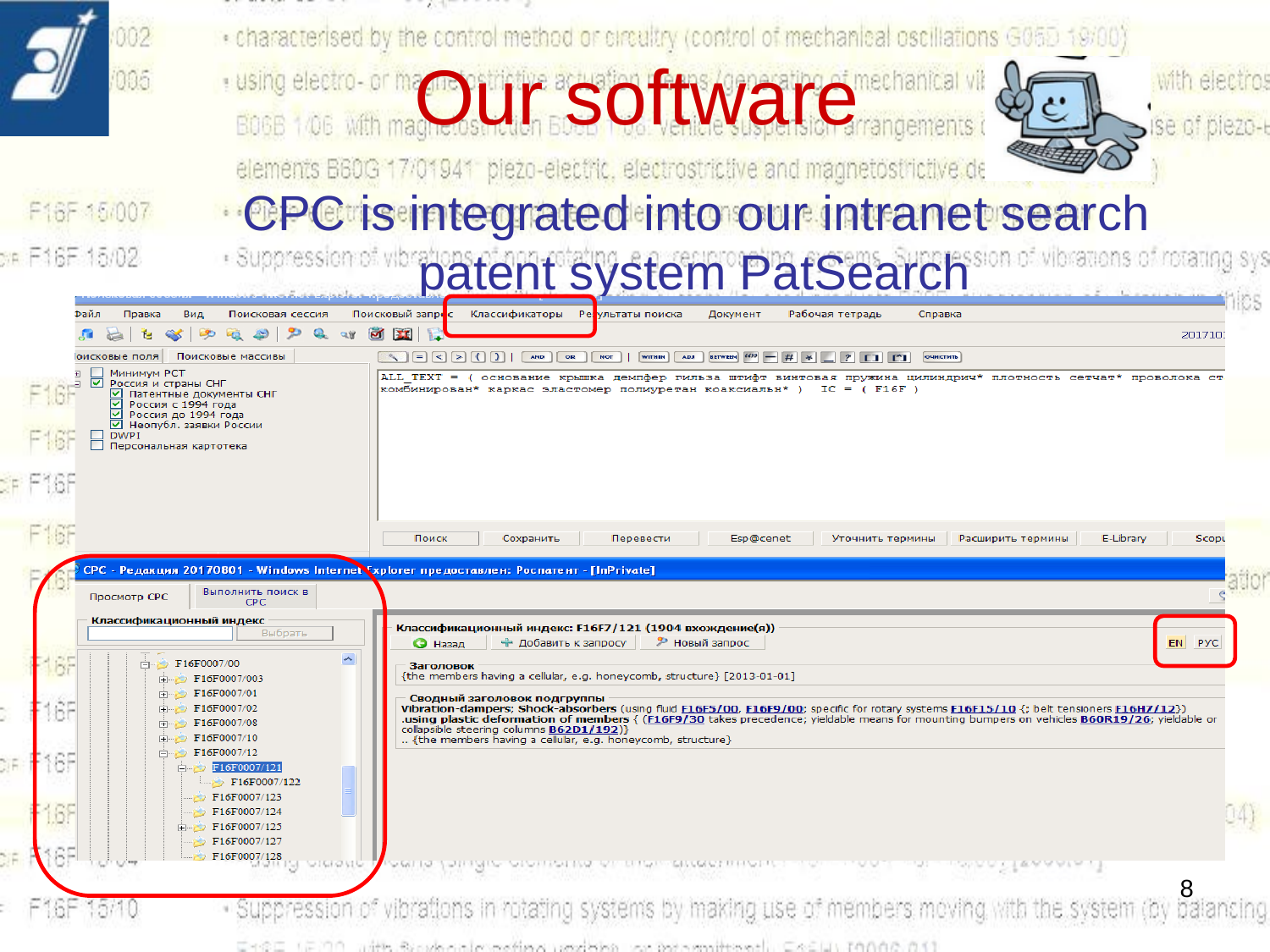

- . characterised by the control method or circuitry (control of mechanical oscillations G05D 19/00)
- **COPPOSITERS** is actuation means *i* denerating of mechanical vibrations operating with electrosed by use of plezo-<br>elements B60G 17/01941 plezo-electric, electrostrictive and magnetostrictive devices H01L 41/00)

· · Piezo-electric elements being placed under pre-constraint, e.g. placed under compression

# F16F **• choosing the most precise places for strangery Subject matter of patent document**

- · · using dampers and springs in combination F16F 15/022
- · · using fluid means [2006.01] SF F16F 15/023

## **FIFP clarifying the distinctions between**

- **fields with similar technical subject** 
	- -
- Die F16F 15/03
- F16F 15/035
- DF F16F 15/04
- F16F 15/10
- 
- F16F 15/027 Computer Strategies (Engineering Control arrangements [2006.01]<br>F16F 15/035 Computer Strategies (E16F 9/53 takes precedence) [: **MMPORTAMIT** ... by use of eddy or induced-current damping (dynamo-electric brakes of the eddy-current type H02K 49/04)
	- . vusing elastic means (single elements or their attachment FASF 1/00-F18F 18/00) [2006.01]
	- Suppression of vibrations in rotating systems by making use of members moving with the system (by balancing EXCE LEOD JAM Repuberations (working was been working and Excellent DAG) (The Color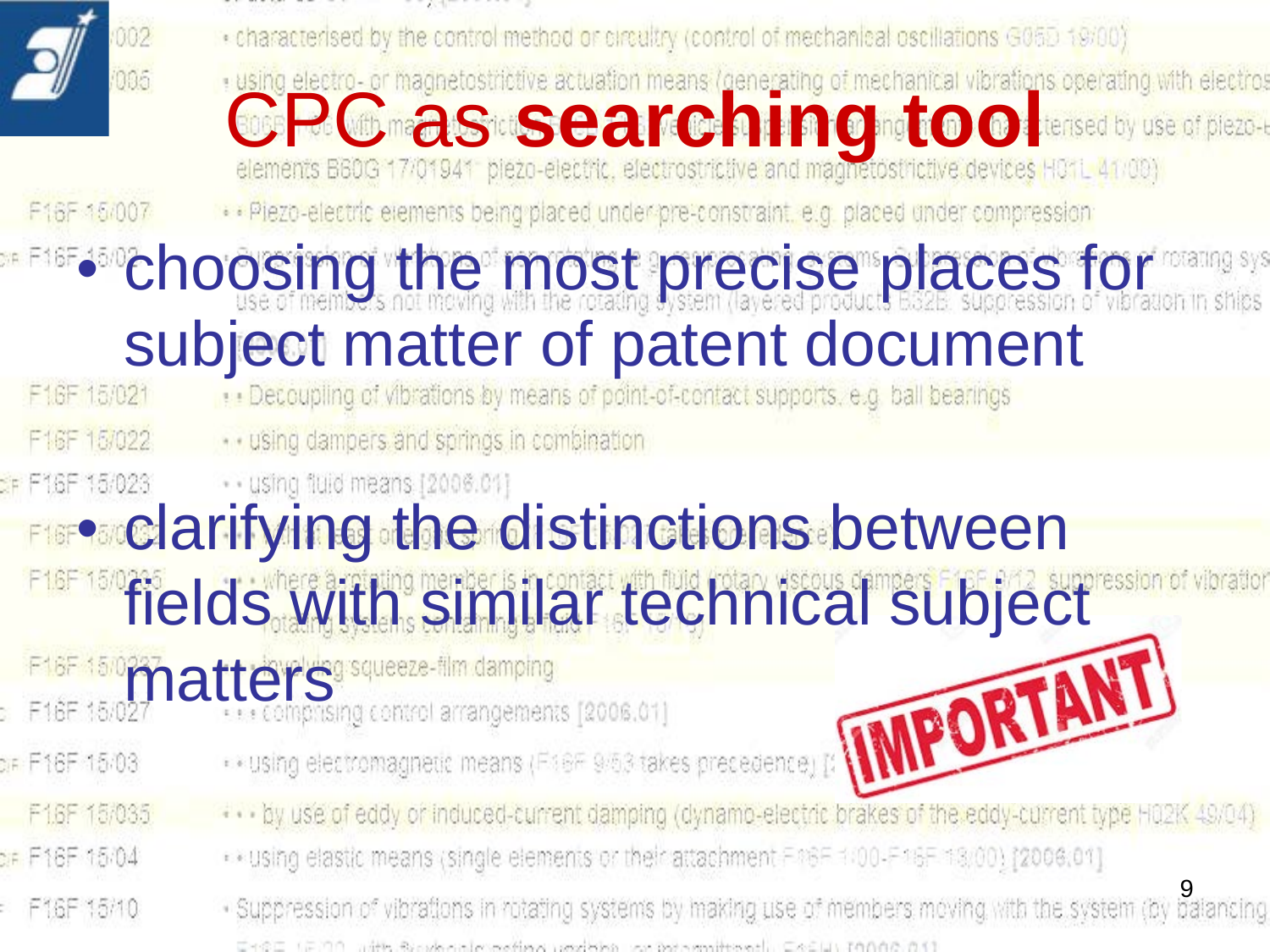

- . characterised by the control method or circultry (control of mechanical oscillations G05D 19/00)
- Fusing electro- or magnetostrictive actuation means (generating of mechanical vib<br>
E06B 1/06 Mth magnet str**ft and Development of the Contract of the Contract of the Contract of the Contract of the Contract of the Contract**



no with electros use of blezo-

. . Piezo-electric elements being placed under pre-constraint, e.g. placed under compression

#### **EXER 150 Machine translation of CPC examiners get in a stranger** our intranet search patent system PatSearch

|                     | Просмотр СРС                           | Выполнить поиск в<br><b>CPC</b>                                                                                           |                                                                                                                                                                                                                                                                                                                                                                                                                                                                                                                                                    |                                                                                                                                                                                                                                                                                                                                                                                                                                |
|---------------------|----------------------------------------|---------------------------------------------------------------------------------------------------------------------------|----------------------------------------------------------------------------------------------------------------------------------------------------------------------------------------------------------------------------------------------------------------------------------------------------------------------------------------------------------------------------------------------------------------------------------------------------------------------------------------------------------------------------------------------------|--------------------------------------------------------------------------------------------------------------------------------------------------------------------------------------------------------------------------------------------------------------------------------------------------------------------------------------------------------------------------------------------------------------------------------|
|                     | Классификационный индекс               | Выбрать                                                                                                                   | Классификационный индекс: F16F7/121 (1904 вхождение(я))<br>- Добавить к запросу<br>Р Новый запрос<br>$\bigodot$ Hasan                                                                                                                                                                                                                                                                                                                                                                                                                              | EN PYC                                                                                                                                                                                                                                                                                                                                                                                                                         |
| F<br>F16<br>F16     | 白 F16F0007/00<br>$\mathbb{H}^n$        | $\rightarrow$ F16F0007/003<br>F16F0007/01<br>F16F0007/02<br>F16F0007/08<br>F16F0007/10<br>白 F16F0007/12<br>白 F16F0007/121 | Заголовок<br>Заголовок<br>{the members having a cellular, e.g. honeycomb, structure} [2013-01-01]<br>Сводный заголовок подгруппы<br>Сводный заголовок подгруппы<br>Vibration-dampers; Shock-absorbers (using fluid <b>F16F5/00</b> ,<br>F16F9/00; specific for rotary systems F16F15/10 {; belt tensioners<br>F16H7/12<br>натяжения ремня F16H7/12})<br>using plastic deformation of members { (F16F9/30 takes<br>precedence; yieldable means for mounting bumpers on vehicles<br>B60R19/26; yieldable or collapsible steering columns B62D1/192)} | {элементы, имеющие сотовую связь, например, соты, структуру} [2013-01-0]<br>Гасители колебаний; Амортизаторы (использование жидкости F16F5/00<br>F16F9/00; определенный для ротационных систем F16F15/10 {; механизми<br>использование пластической деформации элементов { (F16F9/30 име.<br>приоритет; yieldable означает для монтажа бамперов на механизмах<br>B60R19/26; yieldable или складные рулевые колонки B62D1/192)} |
| F16<br>F16<br>r F16 |                                        | F16F0007/122<br>F16F0007/123<br>F16F0007/124<br>中心 F16F0007/125<br>F16F0007/127<br>F16F0007/128<br>F16F0007/14            | {the members having a cellular, e.g. honeycomb, structure}                                                                                                                                                                                                                                                                                                                                                                                                                                                                                         | {элементы, имеющие сотовую связь, например, соты, структуру}                                                                                                                                                                                                                                                                                                                                                                   |
| F16<br>т F18        | $\mathbb{H}$<br>田…<br>中心<br>FISE 15/10 | F16F0009/00<br>F16F0013/00<br>F16F0015/00                                                                                 | Sunnepecing of vibrations in miasing systems by making use of members moving with the system (by halar                                                                                                                                                                                                                                                                                                                                                                                                                                             | VO4)                                                                                                                                                                                                                                                                                                                                                                                                                           |

1000 Rockers | www.46ww.1.seebeles www.behoweriin.com → CAC はいてののので、カイト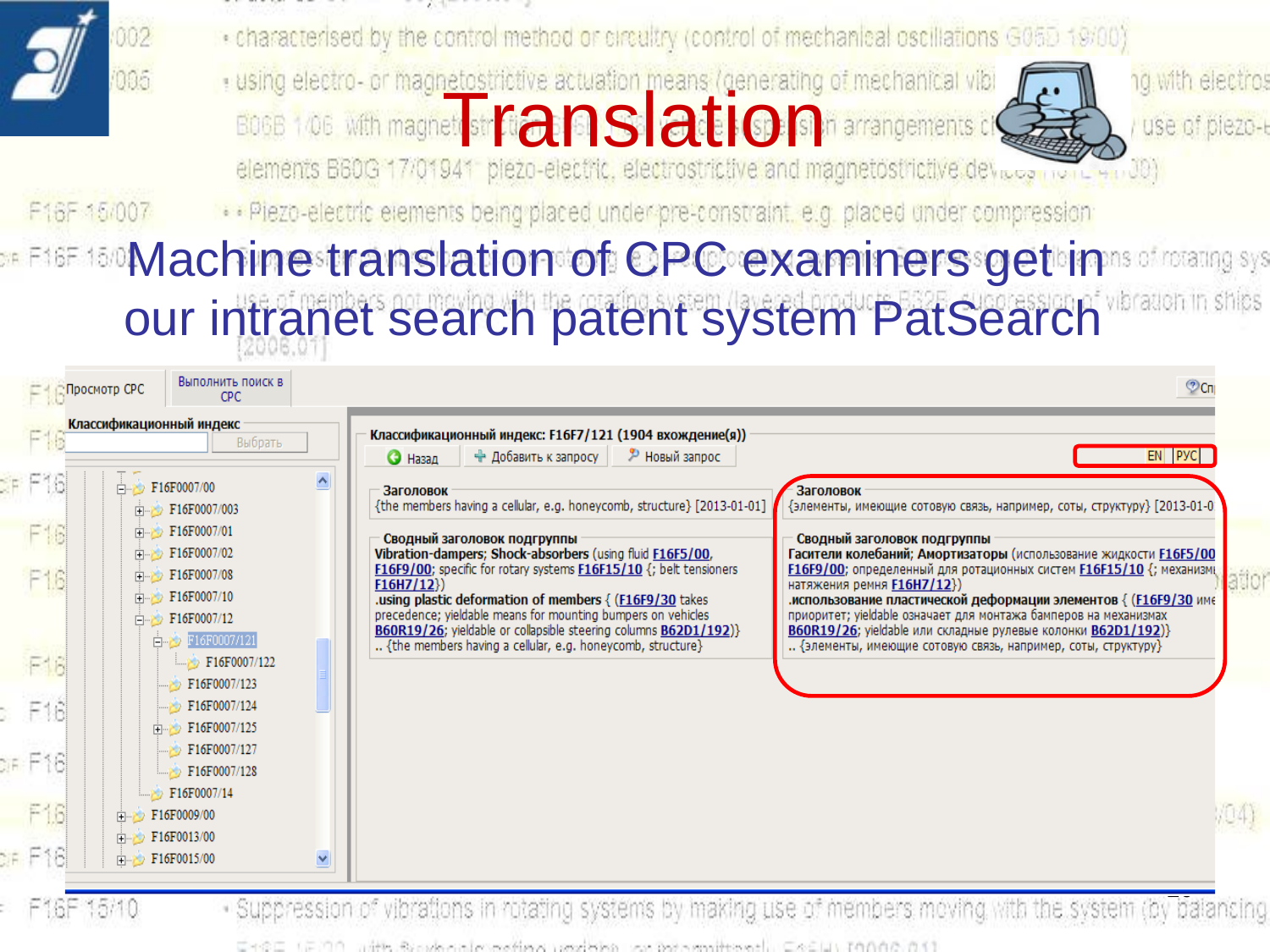

F16F 15/007 DR F16F 15/02

F16F 15/021

F16F 15/022

F16F 15/0232

F16F15/0235

F16F 15/0237

F16F 15/027

DIE F16F 15/03

F16F 15/035

DF F16F 15/04

F16F 15/10

SF F16F 15/023

- . characterised by the control method or circuitry (control of mechanical oscillations G05D 19/00) Filed the Manufacture actuation means (generating of mechanical vibrations operating with electron<br>EDB 1/06 Mineral Records of Discovery of the Contractor of the Contractor of the contractors of plezo-· Plezo-electric elements being placed under pre-constraint, e.g. placed under compression · Suppression of vibrations of non-retating e.g. reciprocating systems. Suppression of vibrations of rotating sys use of members not moving with the rotating system (layered products B32B, suppression of vibration in ships We have not started CPC reclassification of our patent documents yet<sup>s ball bearings</sup> ·· using fluid means [2006.01] Nobody's Perfect ... with at least one gas spring (F16F 15/027 takes p ... where a rotating member is in contact with fluid (he ibration rotating systems containing a fluid F16F 15/16)
	-
	- ... involving squeeze-film damping
	- · · · comprising control arrangements [2006.01]
	- . Using electromagnetic means (F16F 9/53 takes precedence) [2008.01]
	- ... by use of eddy or induced-current damping (dynamo-electric brakes of the eddy-current type H02K-49/04).
	- . Using elastic means (single elements or their attachment FASE 1/00-F16F 18/00) [2006.01].
	- .<br>Suppression of vibrations in rotating systems by making use of members moving with the system (by balancing EXCE (ECO) uite Rookselevedievu veelise vuoteise enteredi Cellu IAAAA A11.

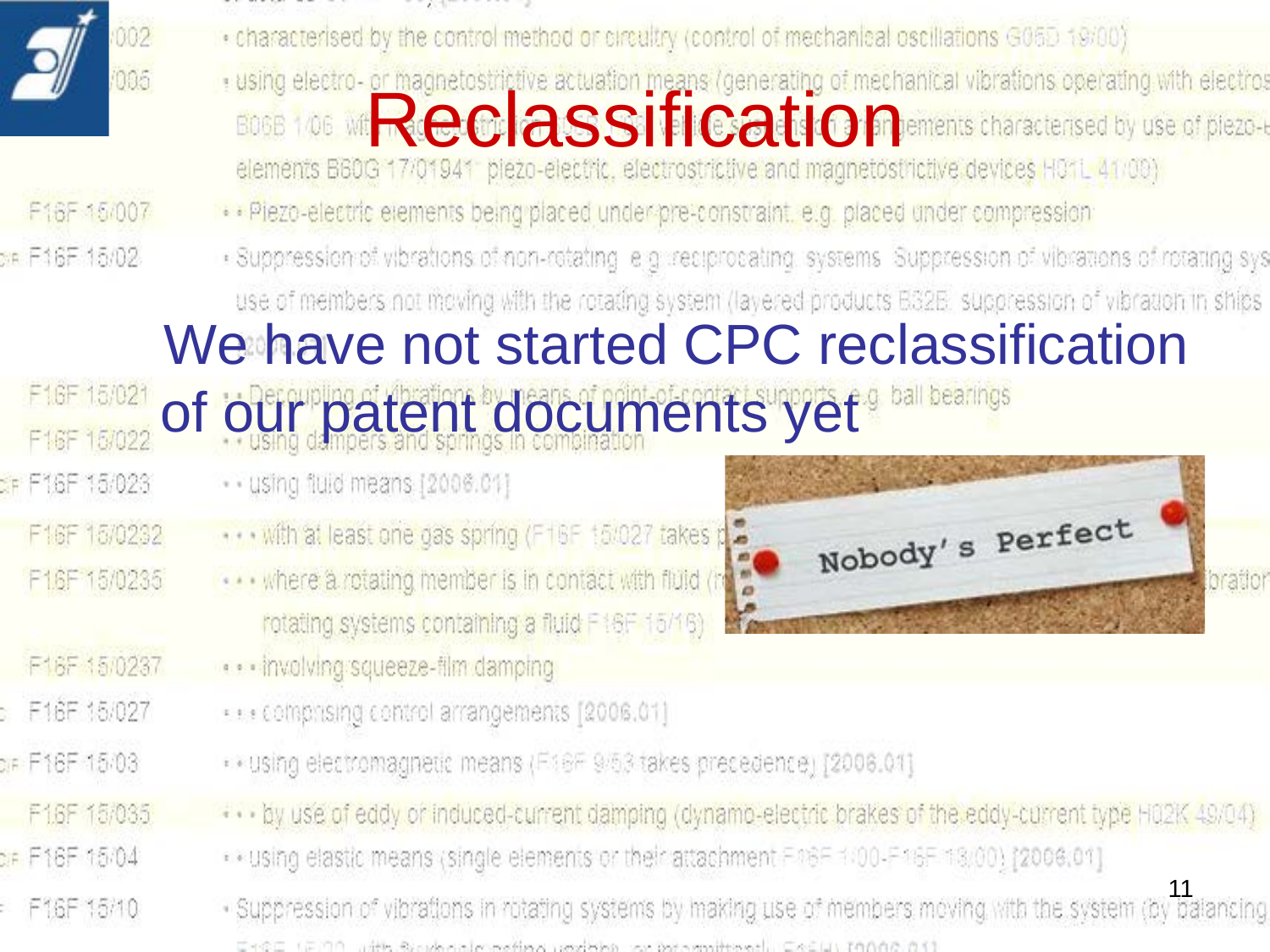

EAGE (EIOO JAN Budendemaken waken en benemberel Celu IAAAA A1)